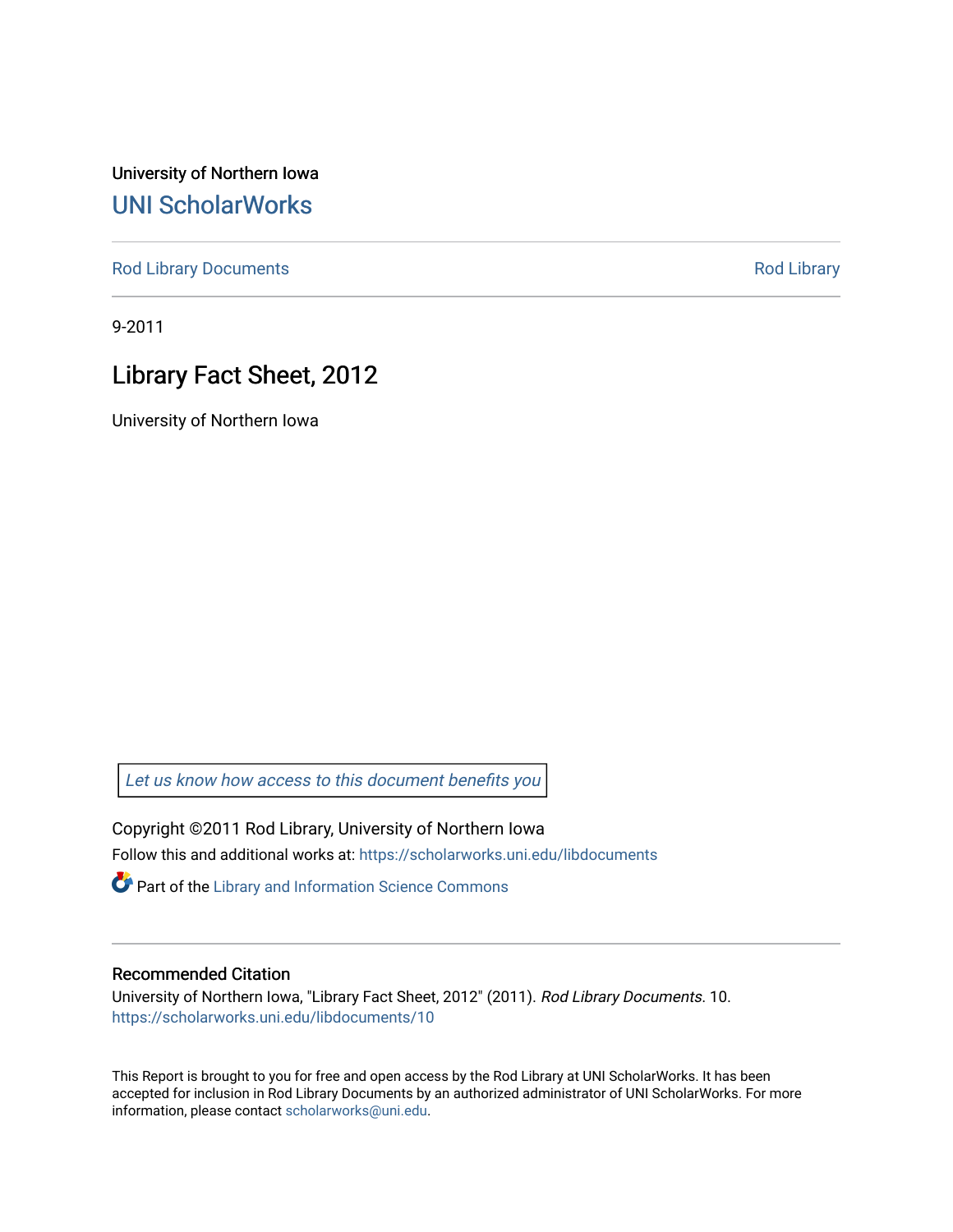## **ROD LIBRARY** UNIVERSITY OF NORTHERN IOWA **CEDAR FALLS, IOWA 50613-3675 LIBRARY FACT SHEET**

#### LIBRARY HOLDINGS (as of July 1, 2011)

| .973,231 |
|----------|
|          |
|          |
|          |
|          |
|          |
|          |
|          |
|          |
|          |
|          |
|          |
|          |
|          |
|          |

### **LIBRARY STAFF (2011-2012)**

| (equivalent to about 17 full-time positions) |
|----------------------------------------------|

#### LIBRARY HOURS / FALL AND SPRING SEMESTERS 2011-2012

Library closes or operates reduced hours during vacations and interims. Summer session schedule is somewhat reduced. Some special units are open fewer hours than the main facility, while others are open during all listed hours, but are not always staffed.